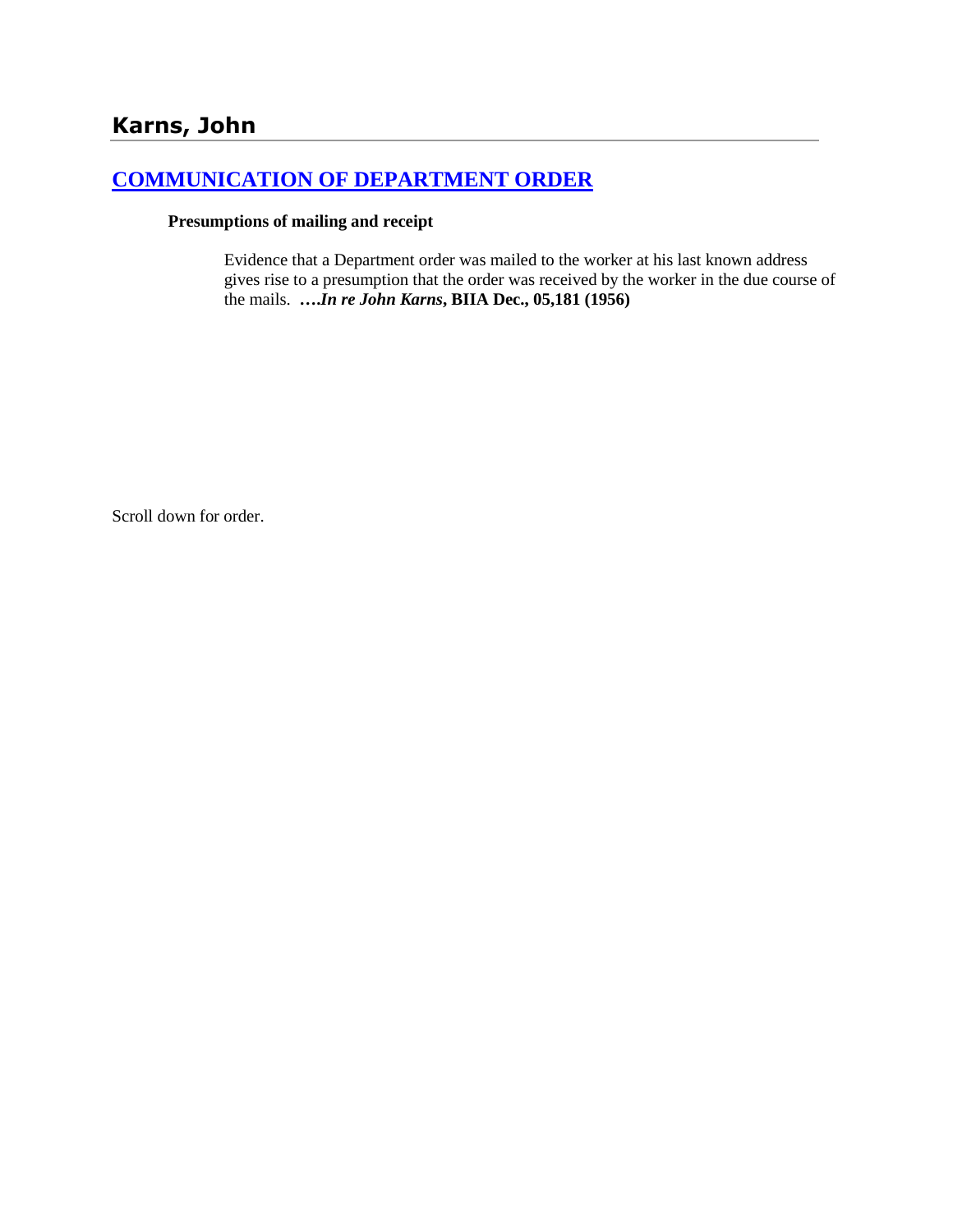#### **BEFORE THE BOARD OF INDUSTRIAL INSURANCE APPEALS STATE OF WASHINGTON**

**)**

**IN RE: JOHN T. KARNS ) DOCKET NO. 5181**

**CLAIM NO. 8001853 ) DECISION AND ORDER**

APPEARANCES:

Claimant, John T. Karns, by David E. Williams and Edward Critchlow

Employer, General Electric Company, by Allen, DeGarmo & Leedy, per Gerald DeGarmo and Seth W. Morrison

Department of Labor and Industries, by The Attorney General, per John C. Martin, Assistant

This is an appeal filed by the claimant, John T. Karns, on September 24, 1954, from an order of the supervisor of industrial insurance issued July 21, 1954, rejecting the claimant's claim for benefits under the workmen's compensation act. **DISMISSED**.

# **DECISION**

The claimant, John T. Karns, filed a report of accident with the department of labor and industries on July 12, 1954, in which he alleged that he suffered a loss of hearing as a result of exposure to noise in the course of his employment with the General Electric Company at its Hanford Atomic project operations. On July 21, 1954, the department of labor and industries issued and mailed an order to all parties rejecting the claimant's claim on the following grounds:

- "1. That there is no proof of a specific injury at a definite time and place in the course of employment.
- "2. That claimant's condition is not the result of an industrial injury as defined by the Workmen's Compensation Act.
- "3. That the claimant's condition is not an occupational disease as contemplated by Section 51.08.140 R.C.W."

A notice of appeal by the claimant from the above-quoted order was filed with this board on September 24, 1954, and the board granted the appeal "subject to proof of timeliness" by order dated October 7, 1954.

The first question in this case requiring consideration by the board is that of the board's jurisdiction to consider the merits of the claimant's appeal. With reference to this issue, the parties have stipulated that the supervisor's order of July 21, 1954, rejecting this claim was mailed to the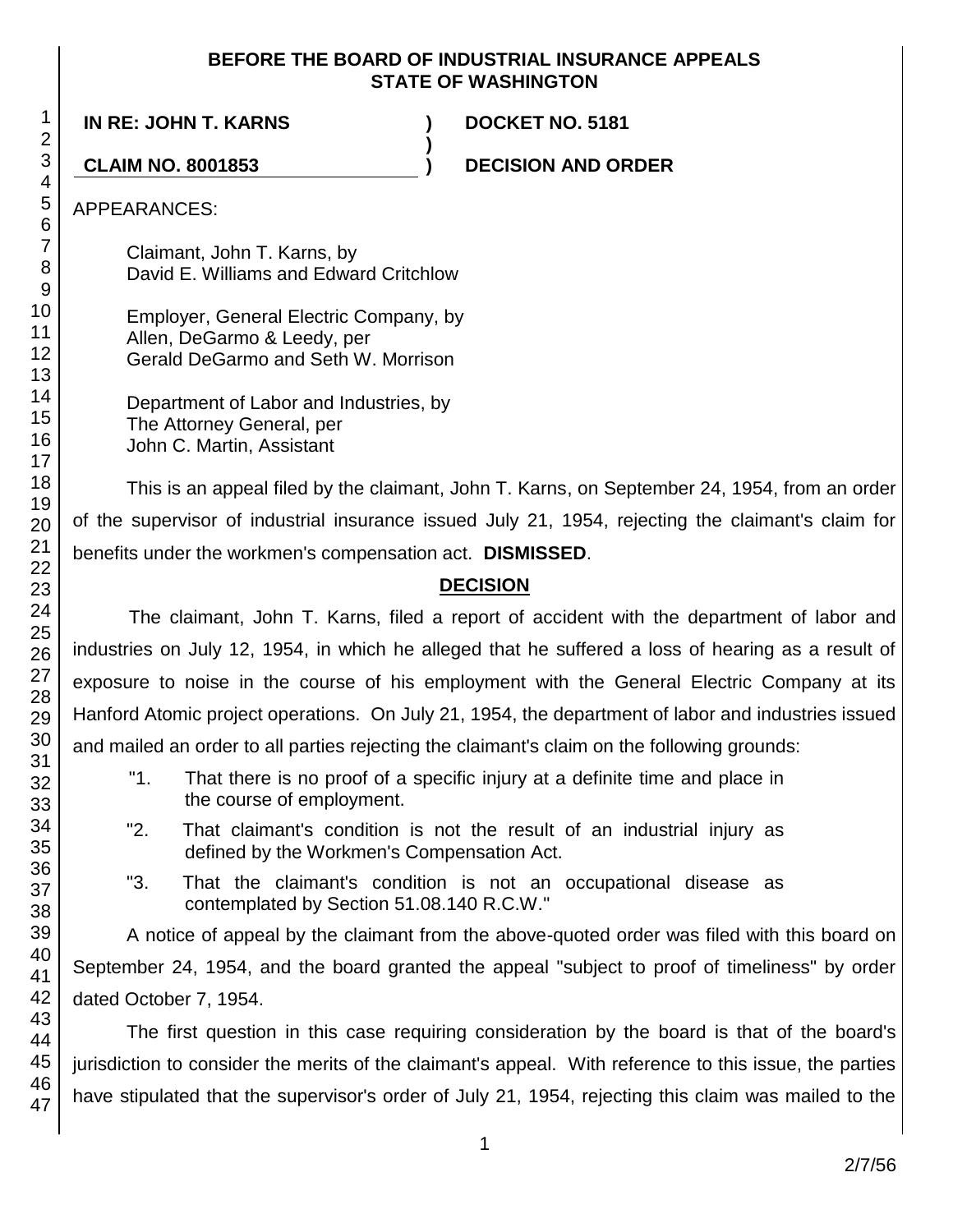claimant on July 21, 1954, and further that the employer's copy of said order mailed on the same date was received by the employer in Richland on July 22, 1954. The record further establishes that said order was addressed to the claimant's home at 1412 Marshall Street, Richland, Washing ton, and that he was living at that address at that time and at all times for the last five years. The claimant's testimony by which it was attempted to overcome the apparent defect on the face of the record with reference to the timeliness of his appeal is, to say the least, confusing and conflicting. He first testified with reference to the date he received the supervisor's order rejecting his claim as follows:

- "Q Do you have any idea, though, just about the time that you received the answer that said you had no case?
- "A No, I don't remember.
- "Q You don't have any idea?
- "A No.
- "Q Now, answer me, do you know of your own knowledge whether or not your appeal, your Notice of Appeal was mailed within the 60 days that you got it?
- "A No, I wouldn't swear to it." (Emphasis added)

He later stated that he gave the notice which he received rejecting his claim to his supervisor, Mr. A. E. Brown, "a couple of days" after he received it, but Mr. Brown, who was later called as a witness by the claimant, testified that the claimant at no time gave him any papers in connection with his claim. After the hearing had been recessed overnight, the original of the supervisor's order of July 21, 1954, which had been mailed to the claimant, was produced and identified at a hearing on the following day. At that time the claimant testified as follows with reference to his receipt of said order:

- "Q Mr. Karns, I hand you Exhibit No. 2, which is a notice from the Department of Labor and Industries of the State of Washington, marked mailed July 21, 1954 by the Department of Labor and Industries, mailed to you, and I will ask you if you have any idea when you received that?
- "A As far as I know, these things I get and sometimes the wife would get them and for two or three days or maybe a week she'll put it in the drawer. As far as I know, it would be the middle of August that I got anything like this.
- "Q Well, now, is it within your knowledge, Mr. Karns, that your wife does put these things away?
- "A Why, sure, she puts it away and keeps it. That is why I have all this stuff.
- "Q Now, John, when did you receive this, to your knowledge?
- "A Middle of August."

1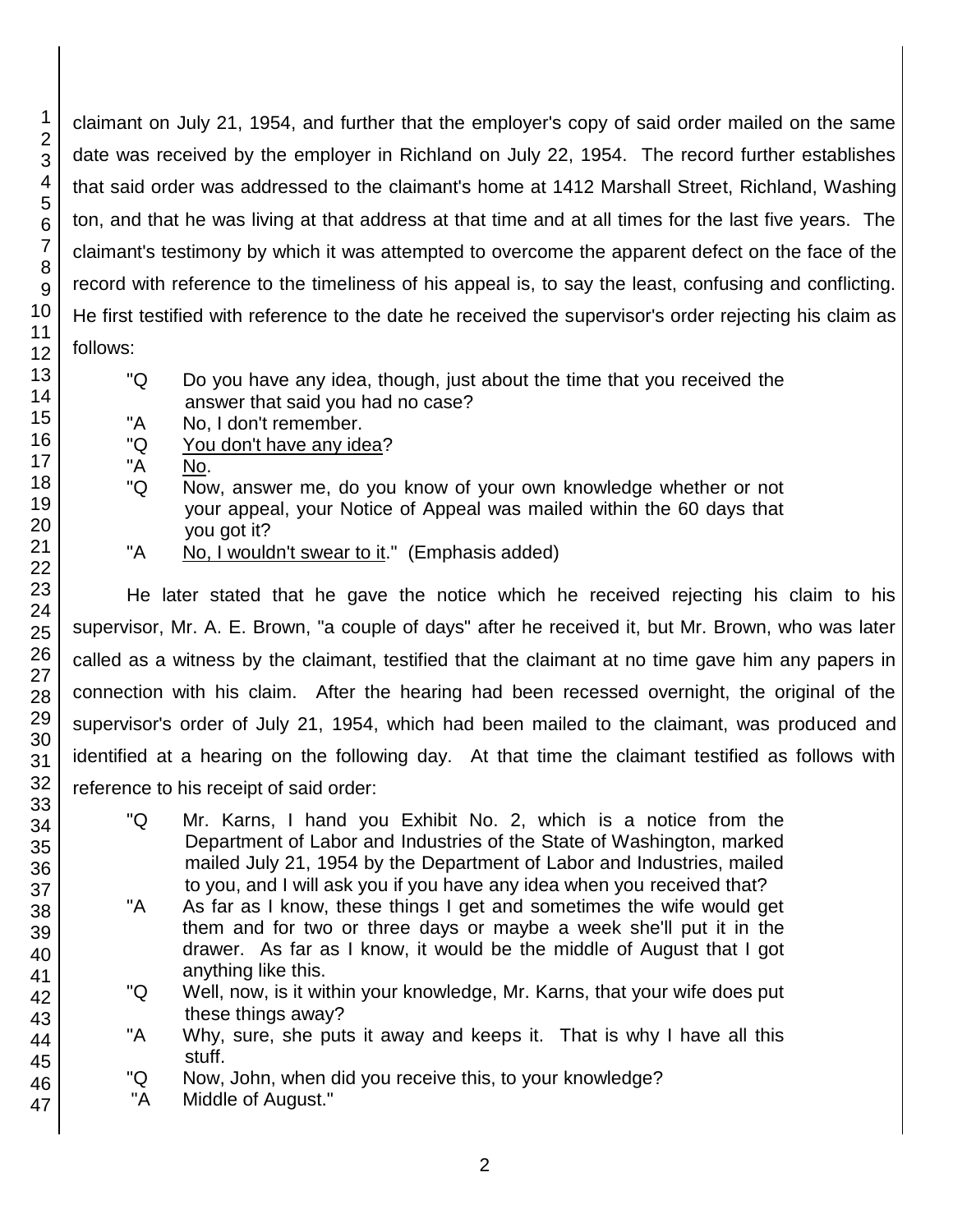47

This last answer of the claimant was later explained on cross-examination as follows:

- "Q Is it your testimony that you didn't receive it, in the sense you didn't get your hand on it in August, as it was misplaced you thought?
- "A That is right." (Emphasis added)

Mr. Karns further testified on this subject as follows:

- "Q It is your testimony now that Exhibit 2 you did receive that?
- "A Wife says I had one like that. It is right.
- "Q Have you seen it before?
- "A She said she shown it to me.
- "Q Do you remember ever seeing it?
- "A Particularly I seen one but I didn't pay no attention to it."
- "Q Well, now, that is what I am trying to get straightened out for the record. So, now your testimony is that you did receive this one, Exhibit 2?
- "A Yes.
- "Q Where did this come from?
- "A This come from Olympia.
- "Q I understand that, but what did you do when you got it? Did you give it to your attorneys?
- "A No.
- "Q Where did you get this? Did you find this at your home?
- "A This, well, I guess the attorney had that.
- "Q When did you bring it to your attorney?
- "A Well, if I took it, I took it down to him afterward.
- "Q After what?
- "A After I got the darn thing."
- "Q How long after you got this did you go to see your attorney, by "this" I am referring to Exhibit 2?
- "A About a week.
- "Q About a week afterwards?
- "A Yes." (Emphasis added)
- Finally, on further cross-examination the claimant testified as follows:
- "A When I got it, it was in August. It wasn't before August.
- "Q You remember receiving it?
- "A Yes.
- "Q Where from?
- "A Came from Olympia.
- "Q When did you first get a hold of it?
- "A About a week after it was brought to the house.
- "Q Did you see it brought to the house?
- "A No, I didn't see it brought to the house.
- "Q Do you know when it was brought to your house?
- "A No, I couldn't tell you when it was brought to the house because I don't get the mail out of the box all the time." (Emphasis added)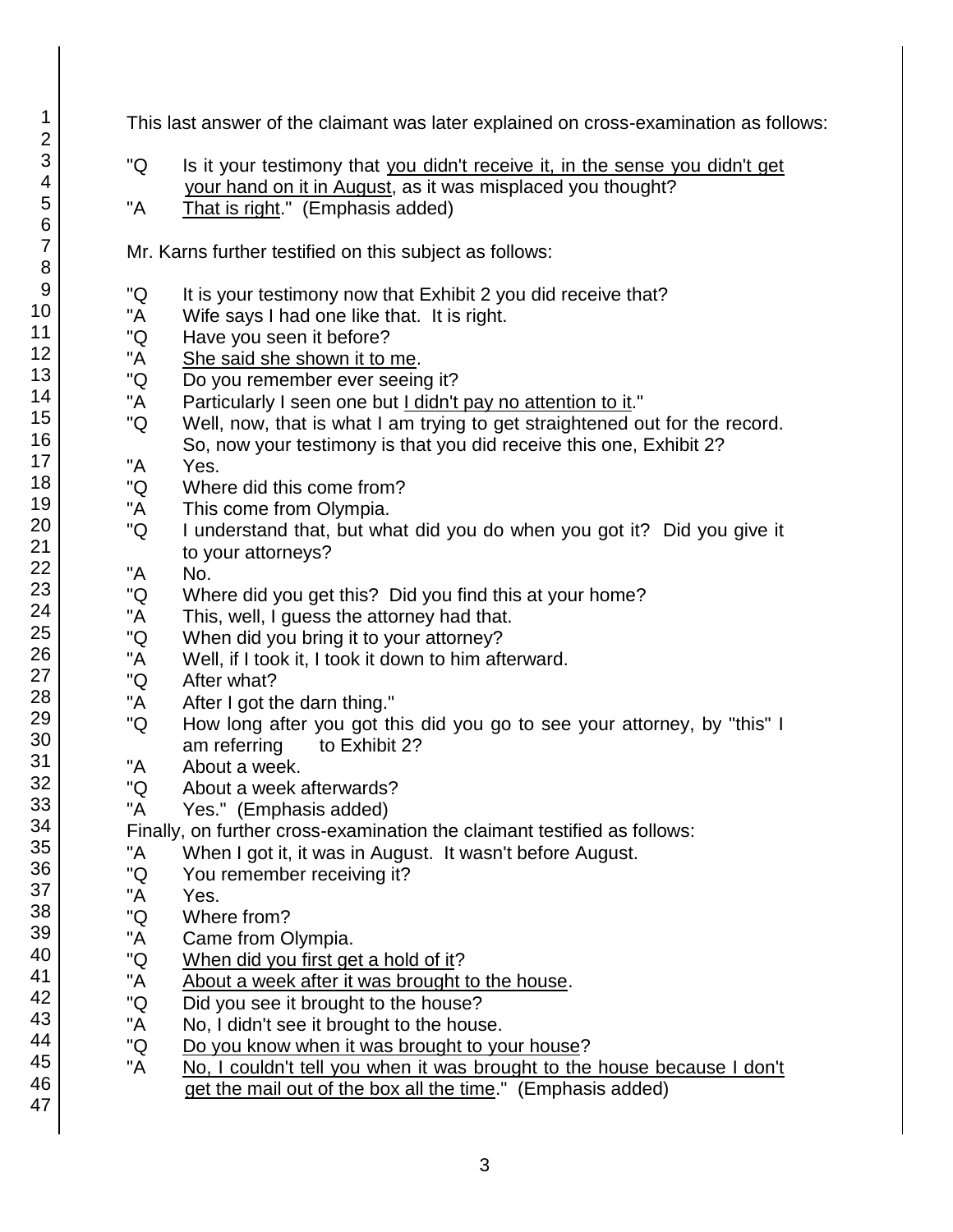46 47

After the claimant had testified, his counsel stated that "we will call Mrs. Karns for the purpose of this jurisdictional question," but Mrs. Karns was never called.

The law is well established that failure to file an appeal within the time prescribed by statute prohibits this board from considering the merits of an appeal and that the burden is on the appellant to prove that the appeal was timely. Nafus v. Department of Labor and Industries, 142 Wash. 48; Smith v. Department of Labor and Industries, 1 Wn. (2d) 305; Lewis v. Department of Labor and Industries, 146 Wash. Dec. 365. In the Smith case the department records disclosed that the supervisor's order, from which the appeal was taken, was mailed to the claimant on August 20, 1937, and the notice of appeal therefrom was filed with the joint board on October 26, 1937. The appeal was granted "Subject to proof that the statute of limitations had not operated against the appeal," but the claimant offered no evidence to show that the appeal was timely. The Supreme Court held that "the burden was upon appellant to challenge the existence of the apparent imperfection revealed by the record" and stated:

> "The giving of notice of appeal within the time prescribed by statute is jurisdictional. Failure to comply with that jurisdictional requirement prohibits the joint board from considering the merits of a claimant's appeal.

> In the case of Nafus v. Department of Labor and Industries, 142 Wash. 48, 251 Pac 877, this court, in considering the question of appeals to the superior court quoted with approval the following statement in 11 Cyc. 696:

> 'A court of special, limited, or inferior jurisdiction must by its record show all essential or vital jurisdictional facts of its authority to act in the particular case, and in what respect it has jurisdiction. This rule also applies to jurisdiction over special statutory proceedings exercised in derogation of, or not according to, the course of the common law. So the necessary jurisdictional facts must affirmatively appeal by averment and proof to bring the case within the jurisdiction of such court.'"

In the Lewis case, supra, the court stated the rule as applicable to this board as follows:

"... Although the board of industrial insurance appeals is a quasi-judicial body (Floyd v. Department of Labor and Industries, 44 Wn. (2d) 560, 269 P. (2d) 563), it is only a tribunal of special statutory jurisdiction, and the essential facts to show its jurisdiction must be proven before it can consider the merits of a particular case. (Smith v. Department of Labor and Industries, supra). Respondent has failed to prove these essential facts in this case. The burden was upon her to do so. MacVeigh v. Division of Unemployment Compensation, 19 Wn. (2d) 383, 142 P. (2d)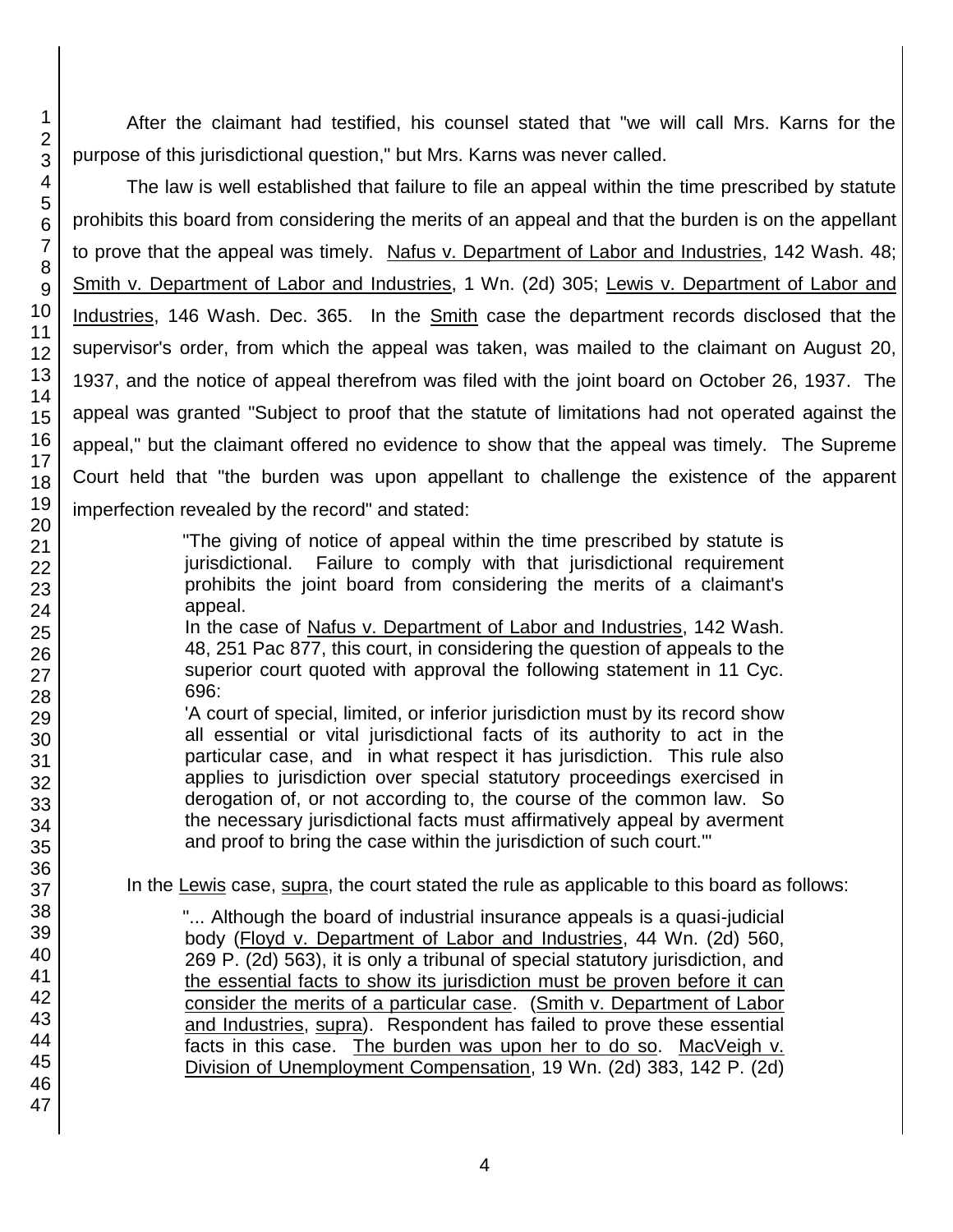900. Therefore, the board of industrial insurance appeals had no jurisdiction as to respondent's case." (Emphasis added)

As heretofore pointed out, the record in the case here under consideration establishes that the supervisor's order rejecting this claim was mailed to the claimant, addressed to his home at 1412 Marshall, Richland, Washington, on July 21, and that the claimant was living at that address at that time. These facts are sufficient to give rise to a presumption that the order was received by the claimant in "due course" of the mails. Avgerinion v. First Guaranty Bank, 142 Wash. 73. Such a presumption was also obviously the basis of the holding of the supreme court in the case of Smith v. Department of Labor and Industries, (supra) that "the burden was upon the appellant to challenge the existence of the apparent imperfection revealed by the record," inasmuch as there was no evidence in that case of the time of receipt of the order by the claimant. It is further established in this case that the employer's copy of the supervisor's rejection order, also mailed from Olympia on July 21, 1954, was received by the employer in Richland on July 22, 1954, so that it may further be presumed that the claimant's copy of said order was delivered to his home in Richland on July 22, 1954, or certainly not later than July 23rd. In either case, the appeal therefrom filed on September 24, 1954, would not be timely. The specific question presented, therefore, is whether or not there is any evidence in this record sufficient to overcome this presumption of communication of the supervisor's order of July 21, 1954, to the claimant on July 22 or 23, 1954.

Although the claimant testified that he did not get "hold" of the order until sometime in August, which was "about a week after it was brought to the house," he also testified that he did not know when it was brought to the house "because I don't get the mail out of the box all of the time." Clearly this testimony is not sufficient to overcome the presumption of delivery to his home on July 22 or July 23, 1954. His testimony as to when he actually obtained physical possession of the order in question, and as to what he did with it thereafter, is so vague, conflicting and inconsistent that in the board's opinion it can be given no probative weight whatsoever. However, even if his testimony that he did not actually get "hold" of the order and do something about it until "about a week after it was brought to the house" were accepted, it is noted that he admitted that his wife said "she shown it to me" and that "I didn't pay no attention to it," so that it is apparent that he saw and was aware of the communication from the department before that time. The issue therefore is further narrowed to the question of whether it can be said that the order was not "communicated" to the claimant because he didn't "pay no attention to it." The statute (R.C.W. Sec.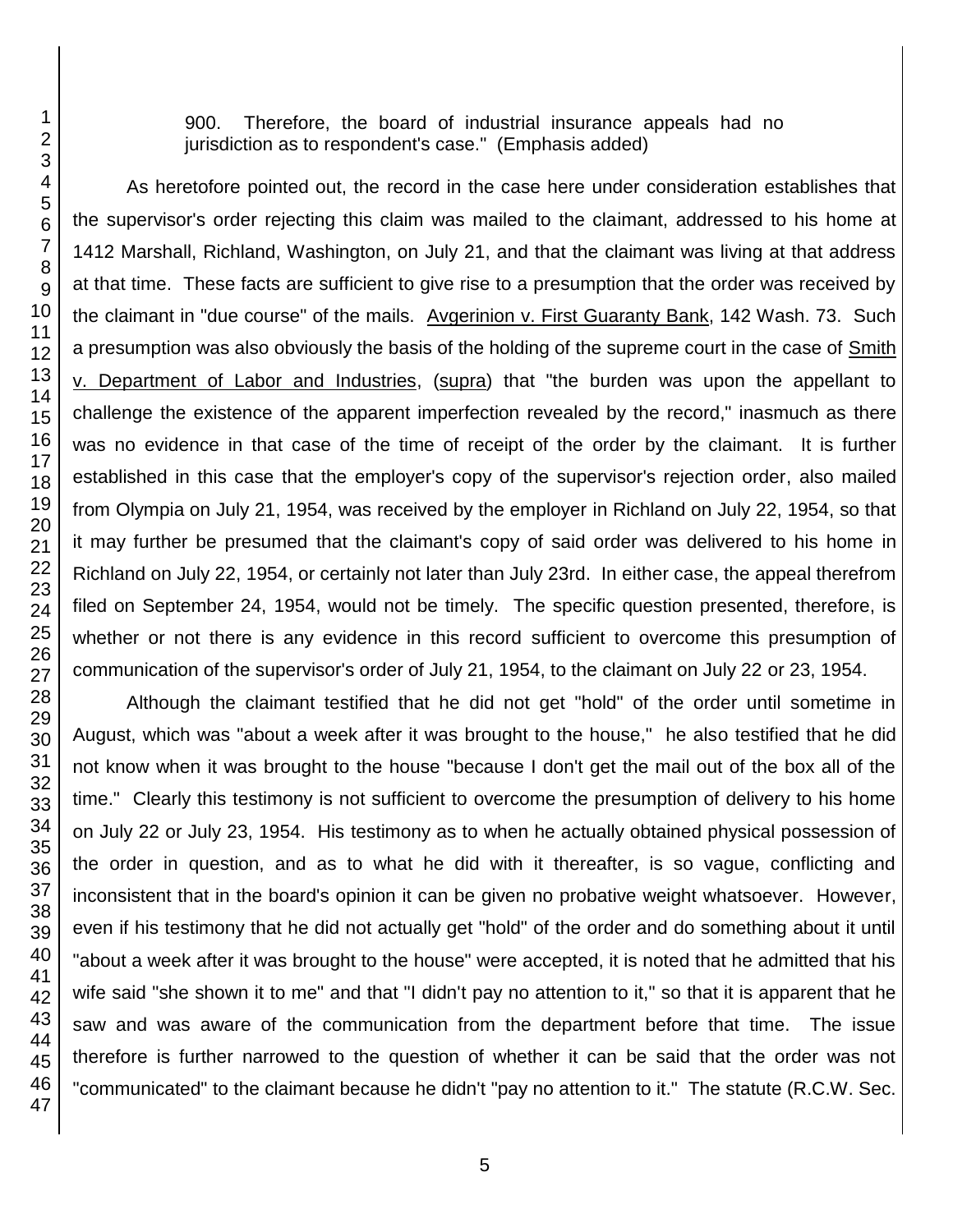51.52.050) does not provide for personal service of the department's decisions and orders on the parties affected thereby, but merely that they be served "by mail, which shall be addressed to such person at his last known address as shown by the records of the department." Although R.C.W. Sec. 51.52.060 provides that the time limited for appeal does not begin to run until the department's decision or order is "communicated" to the persons affected thereby, if this were interpreted as meaning that such a decision or order is not "communicated" to a party until he chooses to pay attention to it and do something about it, there would be, in effect, no statute of limitations. This fact was recognized by our supreme court in the case of Nafus v. Department of Labor and Industries, 142 Wash. 48. In holding that the claimant's appeal in that case was not timely, the court stated:

> "The controlling question is whether the appeal was prosecuted within time and this depends upon whether notice of the closing of the claim on April 23, 1925, was communicated to the respondent. The testimony of the respondent above set out shows that he received the letter of April 23, 1925, and that it was in the pocket of his bathrobe that hung at the side of his bed. He says that the nurse read it and its contents were not communicated to him. Mr. Hammond testified that when he asked the respondent with reference to receiving a letter that he said that the letter was in his bathrobe. The undisputed evidence, then, is to the effect that the letter was received and placed in the pocket of the respondent's bathrobe which hung at the side of his bed, and he knew that it was there. He also knew that the letter was from Olympia. The fact that the respondent says that he did not read the letter and did not know its contents is not controlling. The department had done all it was required to do in making 'communication' of its decision in closing the claim to the party affected thereby. There is no evidence from which it could be found that the respondent was not competent to understand the nature of the communication at the time. It follows that the appeal was not taken within twenty days after notice of the decision of the department closing the claim had been communicated to the respondent." (Emphasis added)

In the case here under consideration the claimant apparently does not know whether he or his wife took the communication from the department out of the mailbox. He stated merely that sometimes his "wife would get them and for two or three days or maybe a week, she'll put it in the drawer," but he also stated that he did not know when the notice was delivered to his house "because I don't get the mail out of the box all the time." Even if it were assumed that his wife did get the communication first, the fact remains that the claimant admitted that she showed it to him and he didn't pay any attention to it. If it were a fact that Mrs. Karns did not call her husband's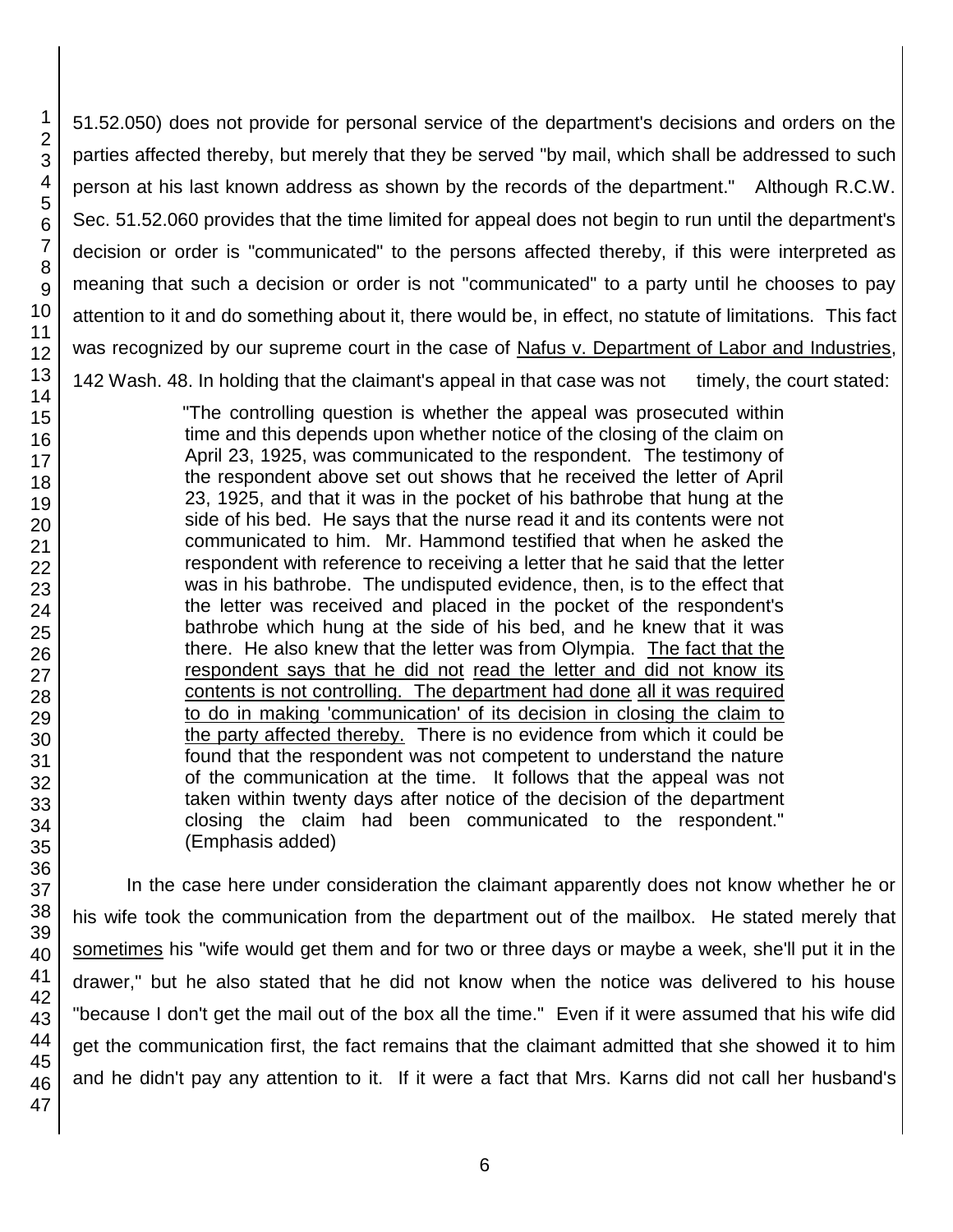attention to the department's rejection order until sometime after it was received, this fact could easily have been established by Mrs. Karns, but she was not called as a witness and no attempt was made to explain why she was not called to testify. The board is of the opinion therefore that the claimant had failed to sustain his burden of proving that his appeal was filed within the time required by law. Inasmuch as the record does not affirmatively establish that the board has jurisdiction, the claimant's appeal must be dismissed.

### **FINDINGS OF FACT**

In view of the foregoing and after reviewing the entire record herein, the board finds as follows;

- 1. The claimant, John T. Karns, filed a report of accident with the department of labor and industries on July 12, 1954, alleging that he suffered a loss of hearing as a result of exposure to noise in the course of his employment with the General Electric Company at its Hanford atomic project operations. His claim was rejected by an order of the supervisor of industrial insurance mailed to all parties on July 21, 1954. The claimant's copy of said order was addressed to his home at 1412 Marshall Street, Richland, Washington, and the claimant was living at that address at that time and at all times subsequent thereto. The claimant filed a notice of appeal from the last mentioned order of the supervisor of industrial insurance with this board on September 24, 1954, and the board granted the appeal "Subject to proof of timeliness" by order dated October 7, 1954.
- 2. The above-mentioned order of the supervisor of industrial insurance mailed July 21, 1954, was delivered to the claimant's residence at 1412 Marshall Street, Richland, Washington, on July 22, 1954, or July 23, 1954, and the claimant was living at said residence and actually present thereat on those dates.

# **CONCLUSIONS OF LAW**

Based on the foregoing findings of fact, the board concludes:

- 1. The supervisor's order of July 21, 1954, rejecting the above-numbered claim was "communicated" to the claimant within the meaning of R.C.W. Sec. 51.52.060, not later than July 23, 1954.
- 2. The claimant's appeal from the above-mentioned order of the supervisor of industrial insurance filed with this board on September 24, 1954, was not filed within the time required by R.C.W. 51.52.060.
- 3. This board does not have jurisdiction to consider the merits of the claimant's appeal.